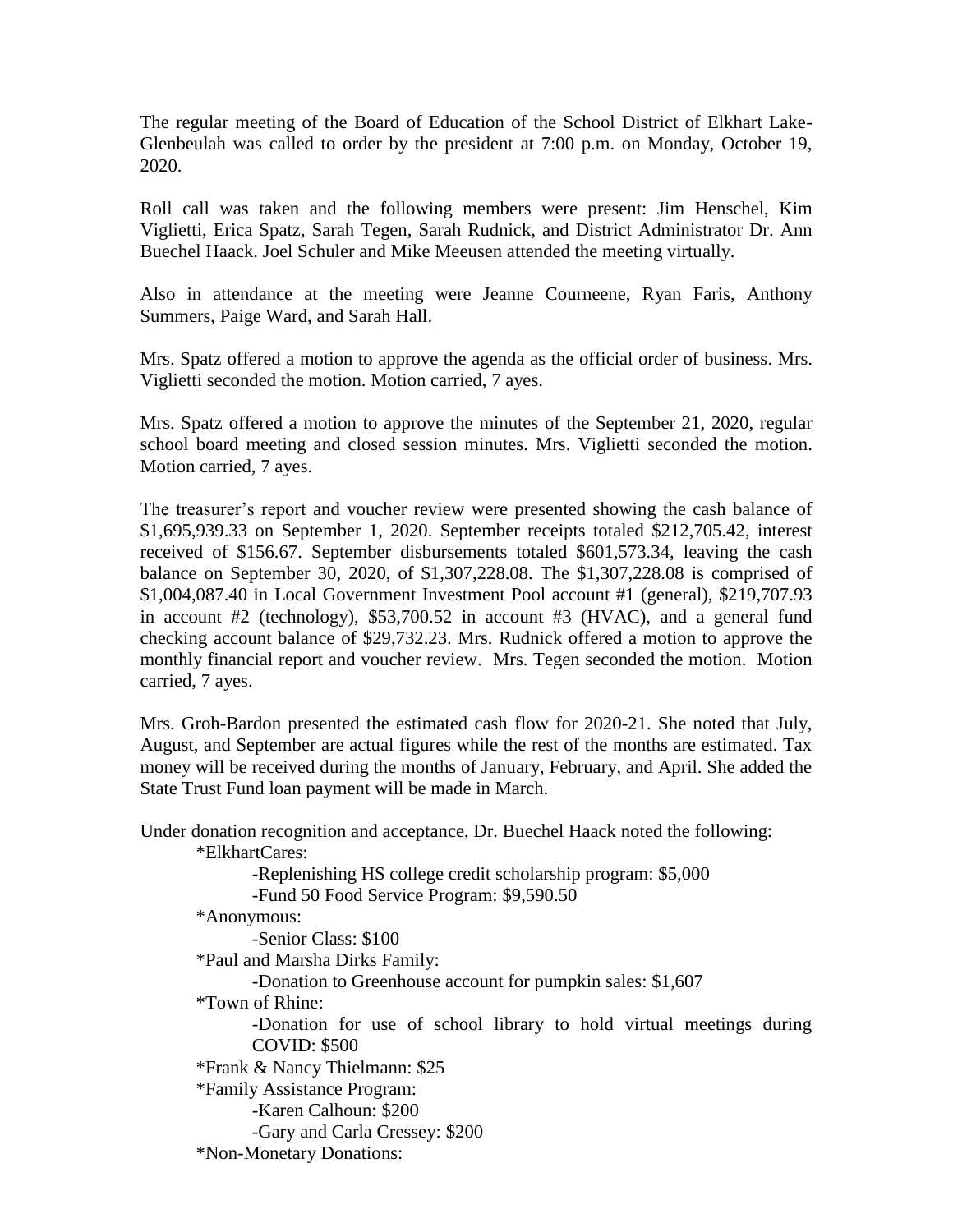Board of Education Meeting Minutes Page 2 **October 19, 2020**

> -National Exchange Bank & Trust: Personal Finance class materials (online checking/checkbook simulation program)

> -Dennis Fiedler & Laura Myers: Merchandise to start up/equip a "supply room" to assist families in need (includes: cleaning products, personal hygiene products, paper products, diapers, formula, snack foods to supplement lunches, etc.)

Mrs. Rudnick offered a motion to accept the above-mentioned donations and thanked the donors for their generosity. Mrs. Viglietti seconded the motion. Motion carried, 7 ayes.

There was no guest correspondence – public comment.

Under guest correspondence – written comment, a thank you note was received from Mrs. Sohlden. Dr. Buechel Haack reminded the Board of the WASB Regional meeting on October 21, 2020.

Under second reading of Neola Policy 6116 – Time & Effort Reporting and Policy 5220 – Attendance, Mrs. Rudnick offered a motion to approve the policy updates as presented. Mrs. Spatz seconded the motion. Motion carried, 7 ayes.

Dr. Buechel Haack reviewed the Open Enrollment Longitudinal Data. The data represents a snapshot on a particular day as open enrollment can change all year long. Actual open enrollment FTE counts on the  $3<sup>rd</sup>$  Friday of September were +26.8 (84 out and 112 in), which has a positive financial impact.

Dr. Buechel Haack presented the final Revenue Limit Worksheet noting the private school voucher aid deduction, equalized valuation, and the final levy amount and levy rate. She reviewed state aid, equalized values and property tax, and the comparison of budgets (2019-20 actual to 2020-21 estimated). \$17,892 was assessed to the ELG School District to fund Private School Vouchers. Mrs. Spatz offered a motion to approve the 2020-21 tax levy at \$5,939,157 with a levy rate of 0.00762891. Mrs. Viglietti seconded the motion. Motion carried, 7 ayes. Further budget discussion followed. Since funds are included in the budget for projects, the Board unanimously agreed to bring in Joseph Schmitt Construction to explore renovations to the Science/Lab classrooms.

Under updates/overview of reopening plan:

-Mr. Faris and Ms. Courneene shared updates on the 10/19/20 teacher in-service day.

-Mrs. Viglietti offered a motion to approve the recommended 2020-21 calendar modification of no school on November 13, 2020. Mrs. Tegen seconded the motion. Motion carried, 7 ayes.

-Administration and staff continue to learn as different situations arise. Student cooperation has been great.

-MS winter sports are pushed back and have been shortened to 6 games.

-Mrs. Rudnick offered a motion for Administration to use local data to determine if schools should close or remain open. Mrs. Viglietti seconded the motion. Motion carried, 7 ayes.

-Plans are in place for virtual learning, if needed.